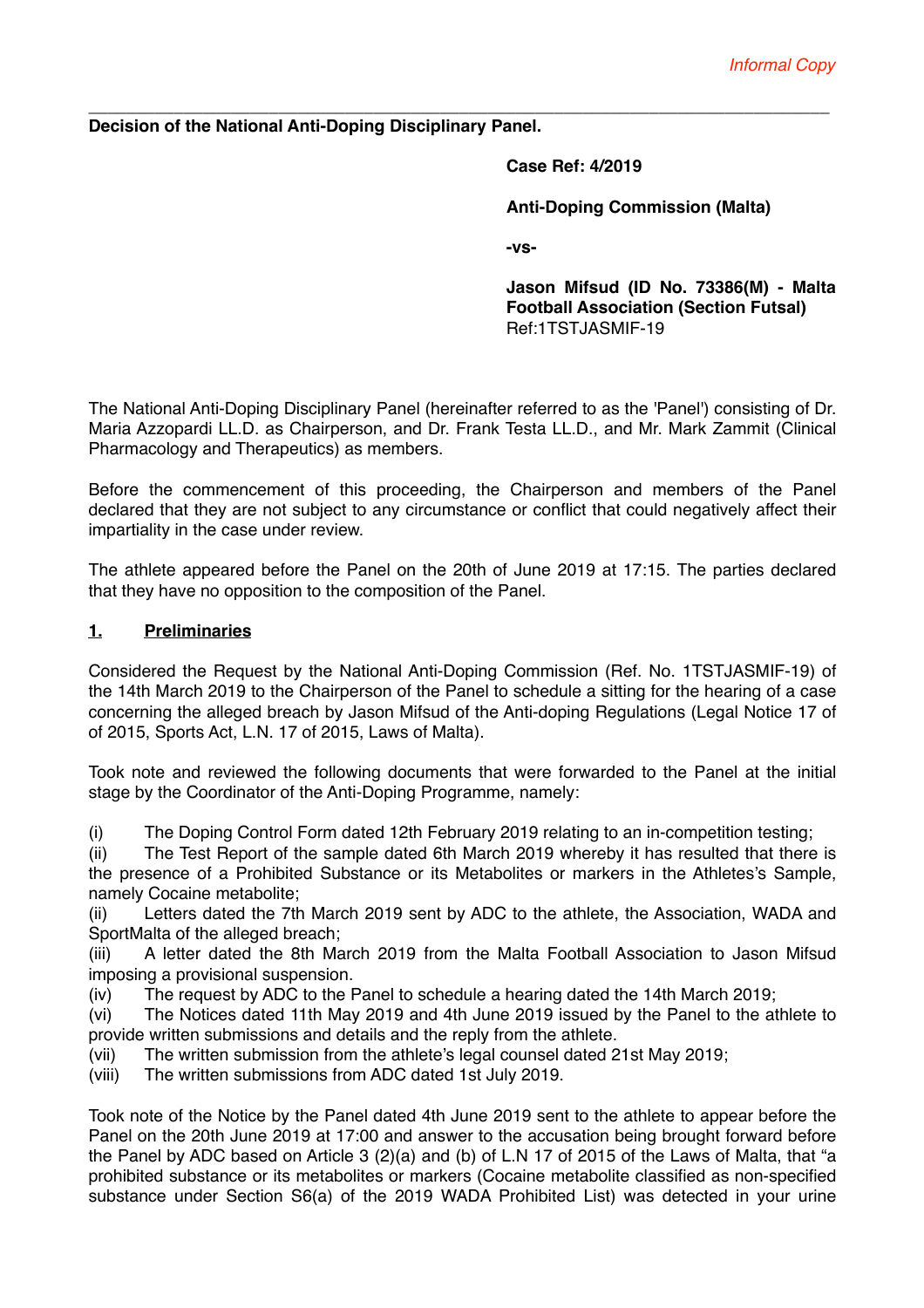\_\_\_\_\_\_\_\_\_\_\_\_\_\_\_\_\_\_\_\_\_\_\_\_\_\_\_\_\_\_\_\_\_\_\_\_\_\_\_\_\_\_\_\_\_\_\_\_\_\_\_\_\_\_\_\_\_\_\_\_\_\_\_\_\_\_\_\_\_\_\_\_\_\_\_\_\_\_ sample collected on the 12th of February 2019). Copy of the Notice of hearing was also forwarded to the Anti-Doping Commission and Malta Football Association.

Took note of the fact that the written submissions provided by the athlete dated 21st May 2019 were notified to the Panel and ADC on the 19th of June 2019 (a day before the sitting) and thus ADC requested a period of time to submit its representations in writing. The Panel after hearing the athlete confirming under oath the content of the written submissions dated 21st May 2019 has awarded to ADC until the 4th July 2019 to submit its submissions which were presented in a letter dated 1st of July 2019 and notified to the Panel and athlete. The Panel had also awarded until the 11th July 2019 to the athlete to file a counter reply and had noted that after the 11th July 2019 the written submissions period shall be considered closed and the case put off for decision.

## **2. Merits:**

2.1 Took note of the submissions presented by the athlete which are mainly three-fold:

i) the athlete does not understand the English language and did not understand the letter of notification received by ADC to inform him of the results of the urine testing. Therefore since he did not understand the contents of the letter, he did not have the opportunity to request the testing of the B sample. The athlete is contesting the procedure as followed and is also contesting the use of the English language in communication as sent to him, since it is claimed that this deprives him from the possibility of contesting any such information.

ii) the athlete contests the expense of €900 to conduct the second sample testing, since he claims that this is "a disproportionate burden on the athlete who in order to prove his innocence must undergo significant financial hardship."

iii) any possible use of cocaine is in recreational settings and therefore any allegations of use by the athlete should be considered out-of-competition and in a context not related to sport performance.

2.2 Took note of ADC's reply whereby it rebutted that:

i) notwithstanding that ADC is contesting the athlete's defence that he could not defend himself because he is not much fluent in English, ADC has declared in its reply that it is giving another opportunity to the Athlete to analyse the B-Sample at his own expense;

ii) the cost of the B-Sample testing has to be borne by the athlete since the Athlete must prove his innocence after receiving a positive testing of the urine sample. It is him who is contesting the findings and therefore any proof required to rebut the positive result must be provided by him at his own expense;

iii) the use of cocaine is also a stimulant which is used by athletes to enhance performance in sport due to their effects on the central nervous system. "*Stimulants, such as cocaine, work to speed up parts of the brain and body, increasing the heart rate, blood pressure, metabolism and body temperature of the user. Stimulants are mainly used by athletes to reduce tiredness and fatigue, and to increase alertness, competitiveness and aggressiveness*."

iv) ADC is contesting the athlete's request to suspend the urine analysis and result management process and that new samples be analysed since the procedure to analyse the urine sample taken during a test is guided by the International Standard for Testing and Investigation (ISTI) issued by WADA.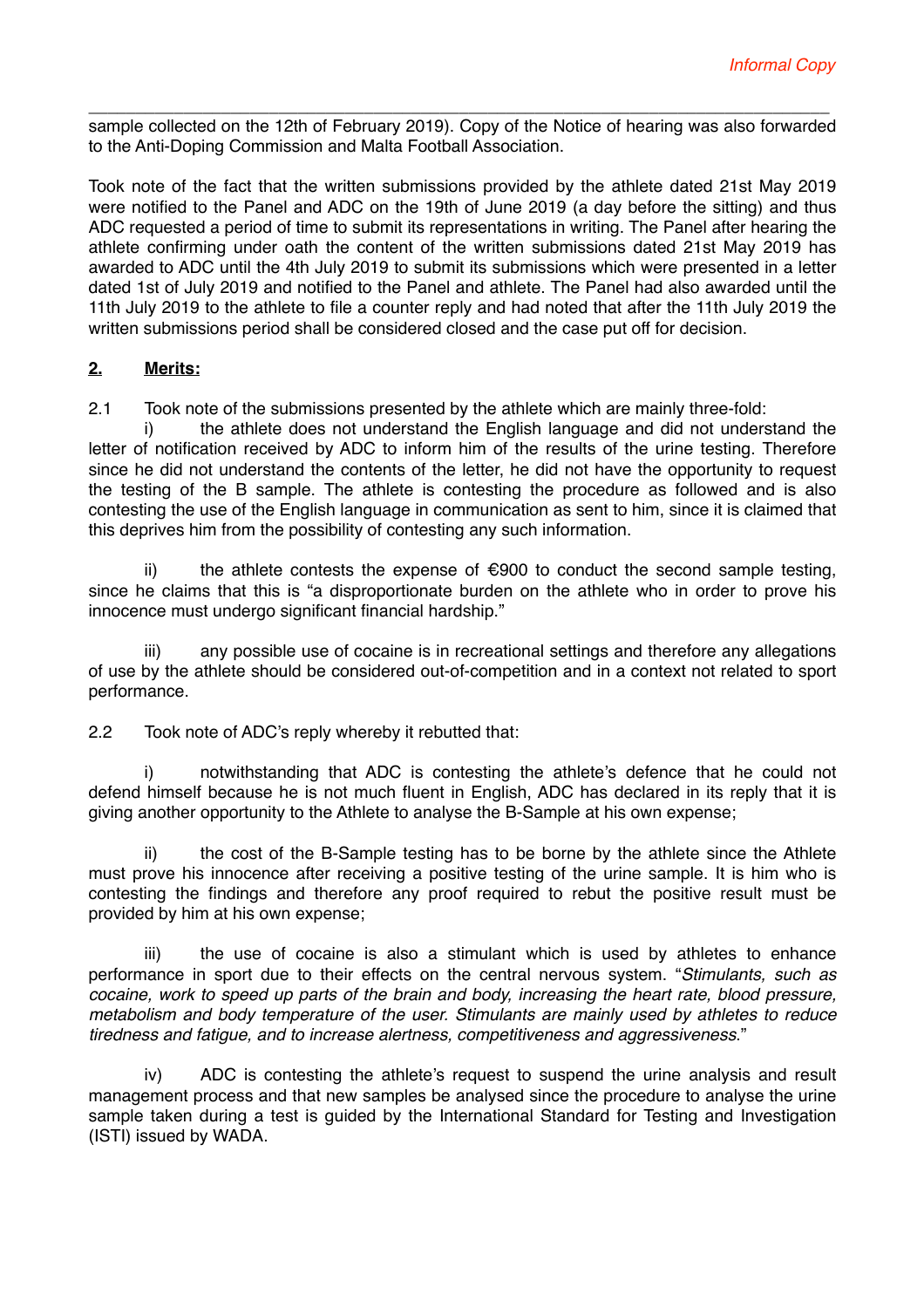\_\_\_\_\_\_\_\_\_\_\_\_\_\_\_\_\_\_\_\_\_\_\_\_\_\_\_\_\_\_\_\_\_\_\_\_\_\_\_\_\_\_\_\_\_\_\_\_\_\_\_\_\_\_\_\_\_\_\_\_\_\_\_\_\_\_\_\_\_\_\_\_\_\_\_\_\_\_ v) ADC has submitted that it is the athlete that has to prove no intent and that he bears no fault or negligence for the violation on his part as required under Article 11(2) of LN 17 of 2015 of the Laws of Malta. Thus, the ADC insists on a four (4) year ban.

## **3. Considerations:**

3.1 The Panel considers the evidence produced confirm an analytical adverse finding in the urine sample submitted by the athlete.

3.2 The Panel takes note of the provisional suspension dated 8th of March 2019.

3.3 The Panel makes reference to the defence brought by the athlete that: "*The fact that our client was served in a language he has little fluency in, and without an accompanying Maltese translation, meant that he failed to take the appropriate actions that would have allowed him to challenge the result of the test.*" and concludes that notwithstanding the fact that the notice was served to him in the English language, the athlete was careless in not giving any importance whatsoever to the communication received. One must consider that this letter was sent subsequent to the doping test and thus he could well have been presumed that any communication from ADC would have been related to such testing. The athlete completely discarded the letter received for months and therefore the Panel cannot accept a justification in the sense that "he has little fluency". The athlete declares that he has "little fluency" and therefore this does not mean that he has no complete understanding of the English language. Thus, the Panel concludes that the athlete's lack of attention to a communication received from ADC cannot be justified under these circumstances.

Having said that, the Panel still believes that any communication sent to the athlete should have been provided firstly in the Maltese language and then if need be in the English language as well, so as to facilitate a better understanding of its contents.

3.4 The Panel considers that the claim brought forward by the athlete that the cost of the second testing (B-Sample) is too expensive does not mean that his right to defend himself is somehow hindered, since the costs of the B-Sample testing is not imposed on the athlete by the prosecuting body, but it is an expense which is due to the accredited laboratory conducting the testing. The ADC diligently informs the athlete of this possibility, but then it is the discretion of the athlete whether to pursue this option or not.

3.5 The Panel will move on to deal with the other points raised by the athlete and in this regard it makes reference to a basic dictum in anti-doping which is echoed in the words of Article 3 (2) (a) (i) whereby "*it is each athlete's personal duty to ensure that no prohibited substance enters his or her body. Athletes are responsible for any prohibited substance or its metabolites or markers found to be present in their samples. Accordingly, it is not necessary that intent, fault, negligence of knowing use on the Athlete's part be demonstrated in order to establish an anti-doping rule violation under sub-regulation (2) (a).*" This article confirms that every athlete has the responsibility for any substance that enters his or her body and any positive result would confirm that the athlete has failed his obligation to ensure that no prohibited substance enters his body and thus, the burden of proof shifts upon the athlete to prove otherwise.

3.6 The Panel considers that it is not sufficient that the athlete declares that any possible use of cocaine is in recreational settings and thus should be considered to have been used out-ofcompetition in a context not related to sport performance; because under the Prohibited List 2019, cocaine is classified under S.6 as Non-Specified Stimulants and therefore there its effects are that of a stimulant. Thus, once the athlete has been found positive to 'cocaine' substance, the burden of proof shifts upon the athlete and he is to proof how the substance entered his body or provide any